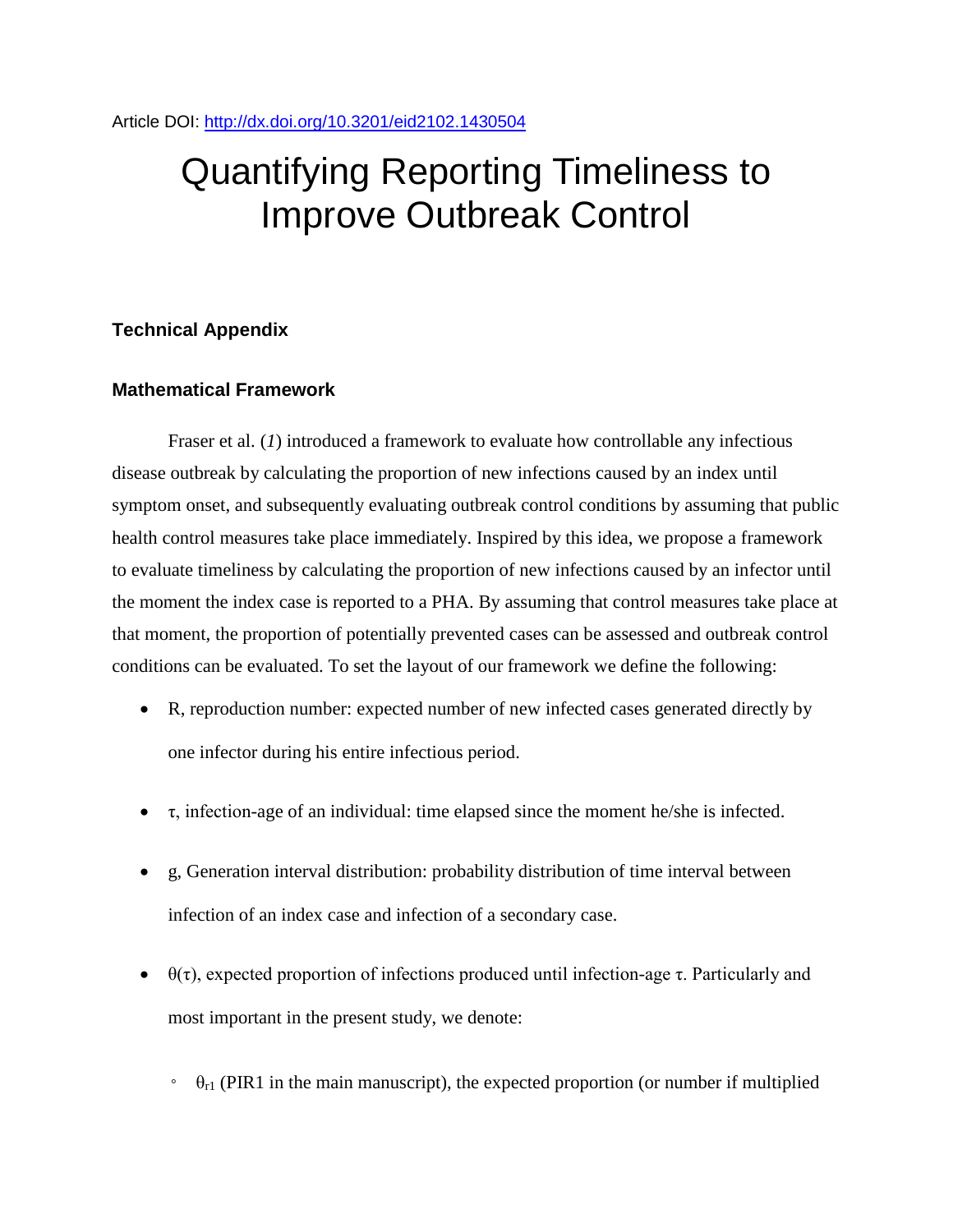by R) of infections produced by an index case until he/she is reported to the regional PHA.

- $\theta_{r2}$  (PIR2 in the main manuscript), the expected proportion (or number if multiplied by R) of infections produced by secondary cases until the index case who produced them is reported to the regional PHA.
- $f_{inc}(\tau)$ , incubation period distribution: probability distribution of time between infection and symptom onset.
- $N_1(\tau)$ , reporting delay distribution: distribution of time between onset of symptoms and reporting to PHA.

#### **One-generation based response**

We assumed transmission from the reported case is instantaneously stopped from the moment of reporting. We calculated  $\theta_{r1}$  (PIR1 in the main document) by integrating the effective first generation interval  $g_{1e}(\tau)=g(\tau)(1-[N_1* f_{inc}](\tau))$  in  $\tau$  (Fig. 2C in the main document). As defined above,  $g(\tau)$  is the conventional generation interval distribution,  $f_{inc}(\tau)$  the incubation period distribution and  $N_1(\tau)$  the reporting delay distribution. The convolution

$$
[\mathbf{N}_1^* \mathbf{f}_{\text{inc}}](\tau) = \mathbf{N}_1(t) \mathbf{f}_{\text{inc}}(\tau \text{-} t) \mathrm{d} t
$$

represents the probability of an index being reported at infection-age τ.

## **Two-generation based response (contact tracing)**

We considered the hypothetical intervention where contacts (secondary cases) are traced and stopped (together with their source person) instantly from transmitting onwards at notification time of the index case. We calculated  $\theta_{r2}$  (PIR2 in the main manuscript) by integration in τ of the effective second generation interval  $g_{2e}(\tau)=g_2(\tau)(1-[N_1* f_{inc}](\tau))$  (Fig. 3B.in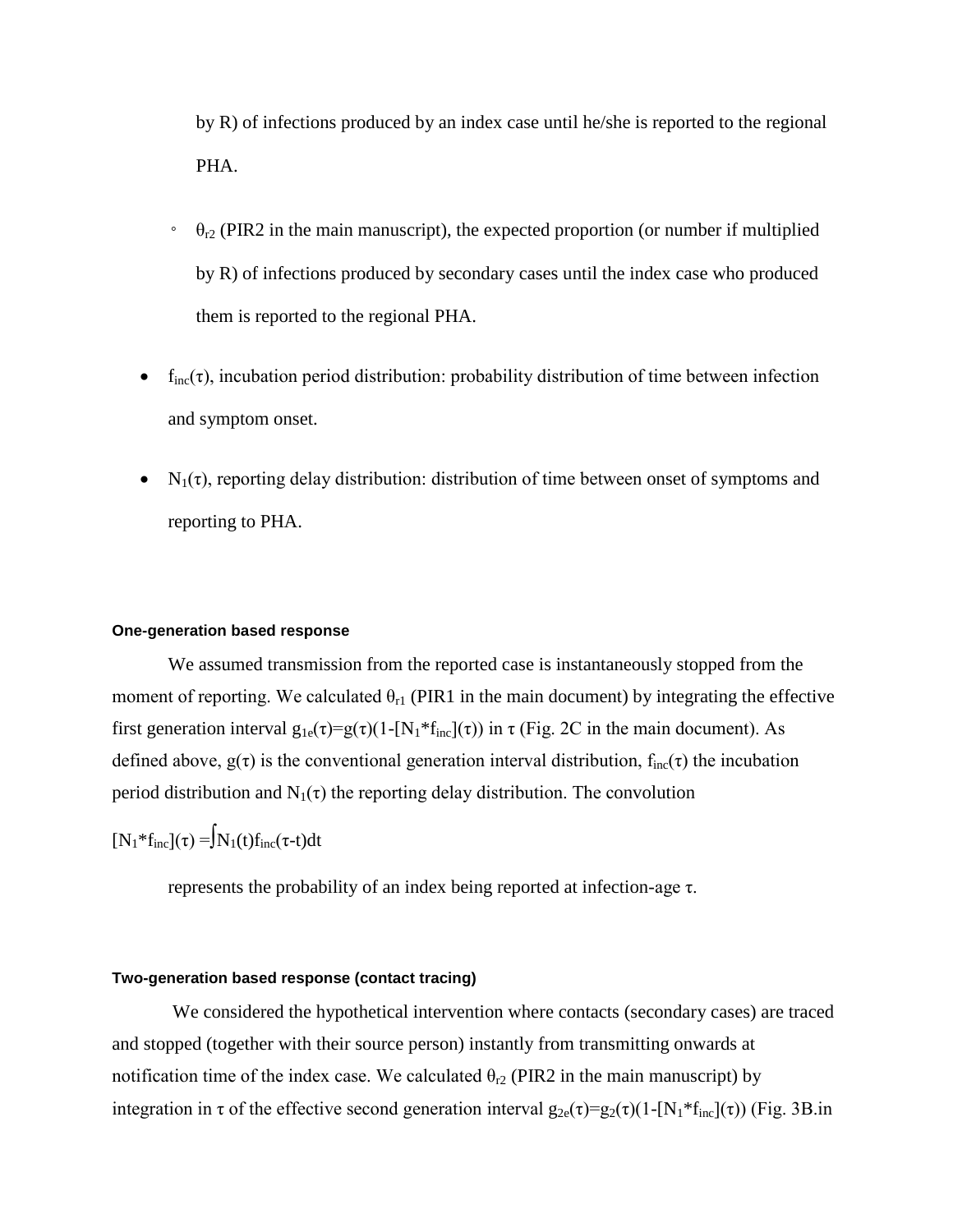the main document), with  $[N_1 * f_{inc}](\tau)$  as defined above. Here  $g_2(\tau)$  is the generation interval distribution of secondary cases as function of infection-age of their index case and is computed by the convolution  $[g^*g_{1e}](\tau) = \int g(t)g_{1e}(\tau-t)dt$ , where  $g_{1e}(\tau)$  is the effective first generation interval defined above.

#### **Influence of reporting delay spread (standard deviation) on expected proportion of infections**

We calculated  $\theta_{r1}$  and  $\theta_{r2}$  values (PIR1 and PIR2 in the main document, respectively) using various reporting delay distributions. This allowed us to study how much reporting delay variations influence the values of  $\theta_{r1}$  and  $\theta_{r2}$ .

To cover a range of various reporting delay distributions we parametrised in terms of median and standard deviation (SD) and used a set of these parameters. Notification median delays ranged from 1 to 60 days, in steps of 1 day. Standard deviations were chosen as multiples 0, 0.5, 1, 1.5 and 2 of the median. The Appendix Figure shows that the expected proportion of infections caused by index ( $\theta_{r1}$ , or PIR1) and by secondary cases ( $\theta_{r2}$ , or PIR2) are highly dependent on reporting delay medians. However, the figure also shows that  $\theta_{r1}$  and  $\theta_{r2}$  do not sensitively depend on standard deviation values within the range matching actual reporting delay distributions (SD=0.5-1.5\*median, see Table 1 in the main document).

## **Reference**

1. Fraser C, Riley S, Anderson RM, Ferguson NM. Factors that make an infectious disease outbreak controllable. Proc Natl Acad Sci U S A. 2004;101:6146–51. [PubMed](http://www.ncbi.nlm.nih.gov/entrez/query.fcgi?cmd=Retrieve&db=PubMed&list_uids=15071187&dopt=Abstract) <http://dx.doi.org/10.1073/pnas.0307506101>